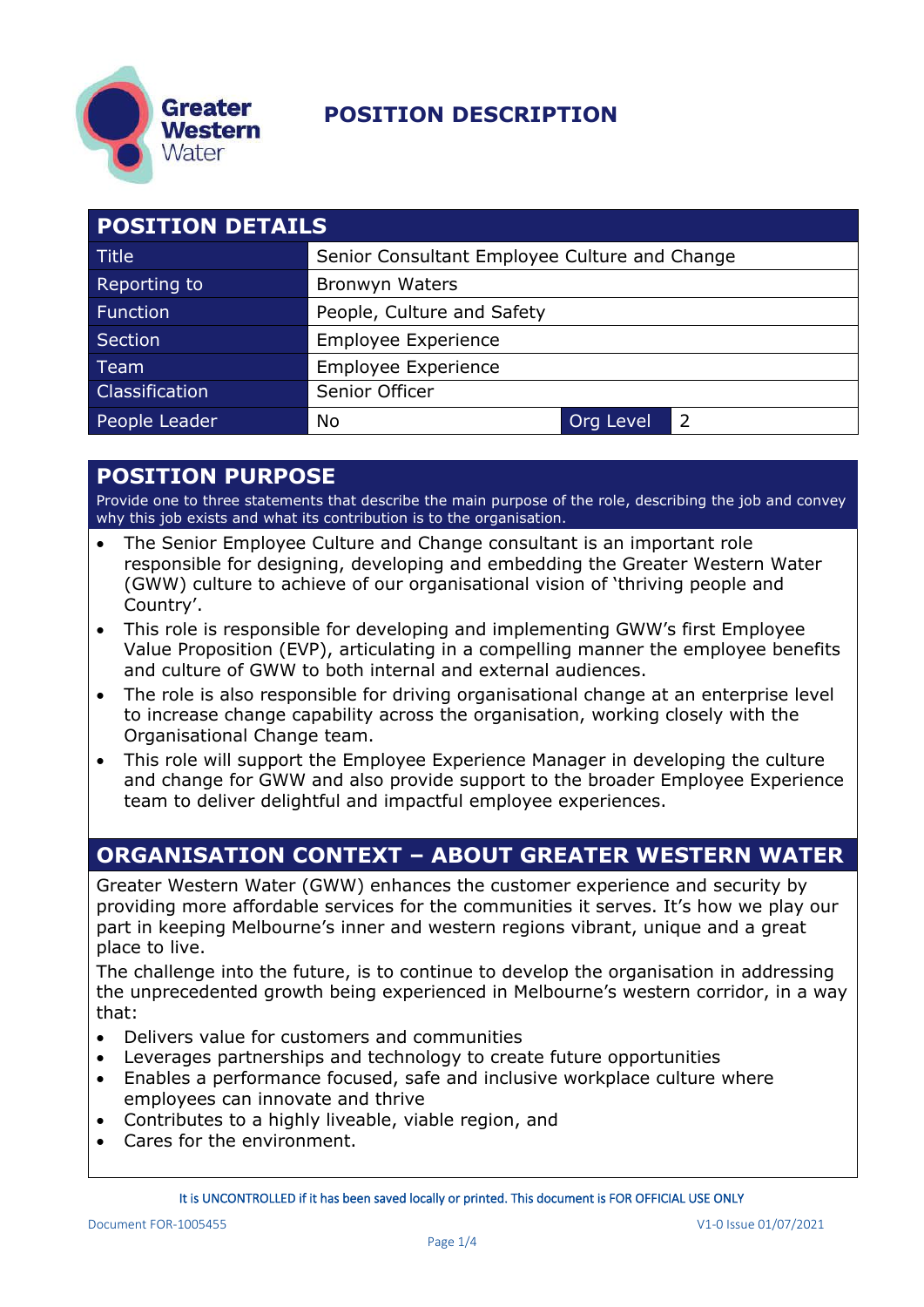

Greater Western Water respectfully acknowledges the peoples of the Kulin Nation as the Traditional Owners of the lands and waters on which our service area lies.

| <b>MAJOR ACCOUNTABILITY AREAS</b> |                                                                                                                                                                         |           |                                                   |
|-----------------------------------|-------------------------------------------------------------------------------------------------------------------------------------------------------------------------|-----------|---------------------------------------------------|
|                                   | <b>Major Accountability Area</b>                                                                                                                                        |           | <b>Key Performance Indicator</b>                  |
|                                   | <b>Accountability: Culture</b>                                                                                                                                          |           | <b>Measure</b>                                    |
| $\bullet$                         | Design, embed and own the culture framework<br>and evolution for GWW<br>Manage the end to end culture change program<br>of work including embedding symbols, patterns   |           | Annual engagement and enablement<br>survey        |
| $\bullet$<br>$\bullet$            | and behaviours<br>Manage the culture measurement strategy and<br>implementation plan<br>Use quantitative and qualitative data to increase                               |           |                                                   |
| $\bullet$                         | culture capability across the enterprise<br>Provide thought leadership on culture, using<br>outsidein networks and case studies                                         |           |                                                   |
|                                   | <b>Accountability: Change Management</b>                                                                                                                                |           | <b>Measure</b>                                    |
| $\bullet$                         | Develop toolkits to support enterprise approach<br>to change                                                                                                            |           | Change capability uplift across the<br>enterprise |
| $\bullet$                         | Develop and implement engagement and<br>communications plans to uplift change capability<br>across the enterprise                                                       | $\bullet$ | Employee engagement                               |
| $\bullet$                         | Provide advice and support to ensure people<br>change is integrated into projects with alignment<br>to the culture                                                      |           |                                                   |
| $\bullet$                         | Develop alignment and positive working<br>relationships with the Organisational team                                                                                    |           |                                                   |
| $\bullet$                         | Shared responsibility for leading a change<br>community of practice                                                                                                     |           |                                                   |
|                                   | <b>Accountability: Internal consulting &amp; personal</b>                                                                                                               |           | <b>Measure</b>                                    |
|                                   | leadership                                                                                                                                                              | $\bullet$ | Positive stakeholder feedback                     |
| $\bullet$                         | Provide coaching, advice and support to<br>managers and their direct reports to understand<br>drivers of culture and change                                             | $\bullet$ | Stakeholder expectations are met                  |
| $\bullet$                         | Proactively engage with stakeholders to<br>understand pulse of the business and foresee<br>future challenges                                                            |           |                                                   |
| $\bullet$                         | Build positive relationships across the business<br>(breadth and depth)                                                                                                 |           |                                                   |
| $\bullet$                         | Lead by example with integrity, advocate others<br>to do so, and respond in a timely manner                                                                             |           |                                                   |
| $\bullet$                         | In collaboration with the business, identify gaps<br>and opportunities and recommend appropriate<br>solutions aligned with culture, purpose and<br>strategic objectives |           |                                                   |

It is UNCONTROLLED if it has been saved locally or printed. This document is FOR OFFICIAL USE ONLY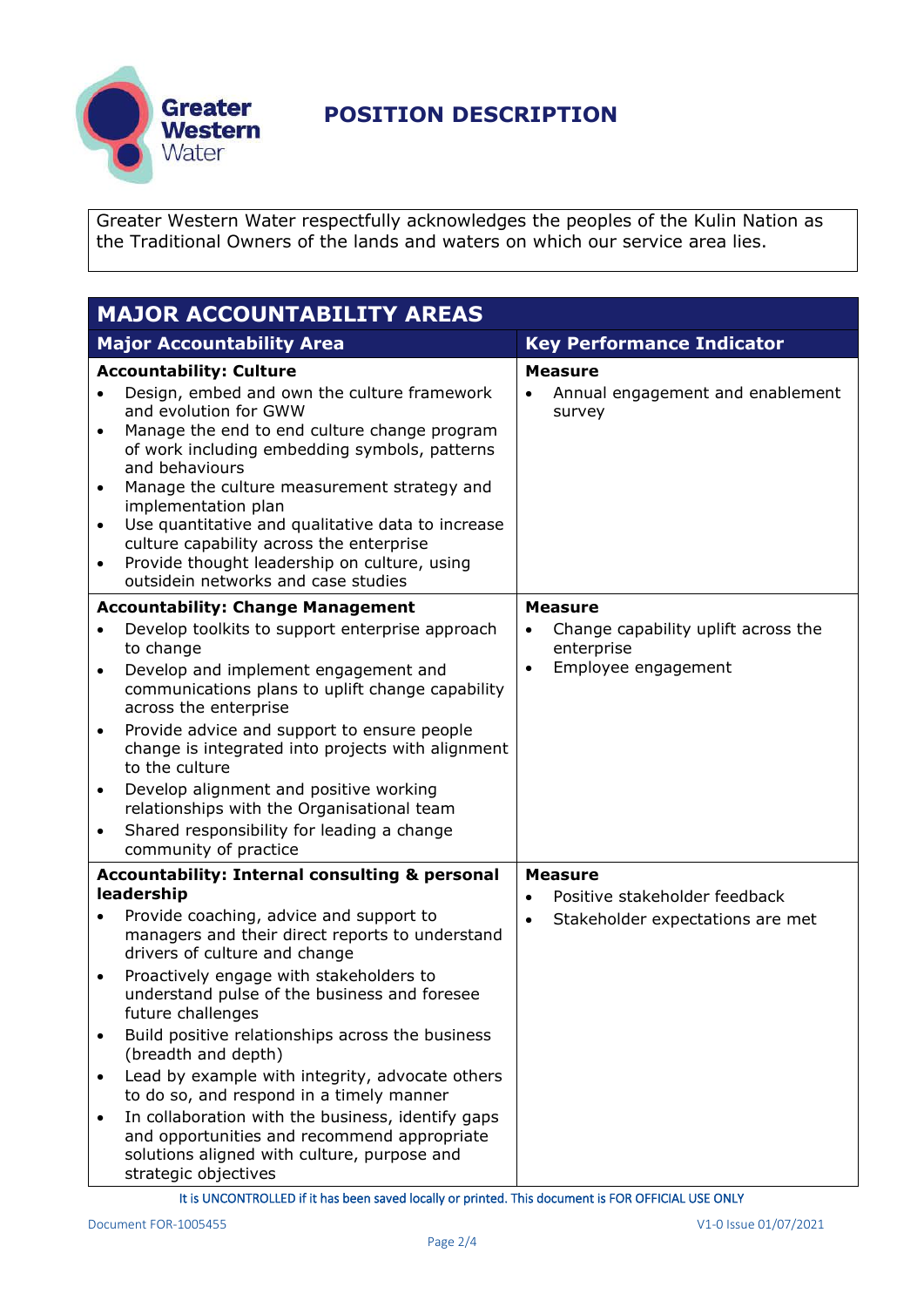

| <b>Accountability: Employer Value Proposition</b><br>Develop and drive the employer value<br>proposition through key employee touchpoints<br>to drive attraction and retention of employees.<br>Use data and insights to build and evolve the<br>employer value proposition<br>Work with the relevant stakeholders in the<br>business to understand impact of EVP | Annual engagement and enablement<br>survey<br>Retention of talent<br>Ease of attraction of talent for critical<br>roles                                                                                                                                      |
|-------------------------------------------------------------------------------------------------------------------------------------------------------------------------------------------------------------------------------------------------------------------------------------------------------------------------------------------------------------------|--------------------------------------------------------------------------------------------------------------------------------------------------------------------------------------------------------------------------------------------------------------|
| <b>Health, Safety and Wellbeing</b><br>Take care of own and colleagues Health, Safety<br>and Wellbeing (HSW) through proactively<br>supporting and promoting $-$ regardless of role $-$<br>positive HSW leadership, as part of GWW's<br>culture.                                                                                                                  | <b>Measure</b><br>Contribute to a healthy and safe<br>workplace.<br>Support and promote programs to<br>reduce HSW (physical and<br>psychosocial) risk.<br>Contribute to the enhancement<br>(effectiveness / usability /<br>accessibility) of HSW systems and |
|                                                                                                                                                                                                                                                                                                                                                                   | processes.<br>Participate in HSW projects,<br>initiatives and forums, as required.                                                                                                                                                                           |

#### **RELATIONSHIPS AND STAKEHOLDERS**

Outline the position's requirements for internal and external communication/negotiation/contact with other people or groups

Concentrate on those communication requirements that are critical to the achievement of the position's primary objective(s).

List any committees, etc the position will be involved with (internally or externally).

| Senior Leaders, People Leaders, Organisational Change                   |  |
|-------------------------------------------------------------------------|--|
| • Brand agency, culture partners and thought leaders<br><b>External</b> |  |

| <b>SKILLS, EXPERIENCE and TECHNICAL KNOWLEDGE</b> |                    |                                              |  |
|---------------------------------------------------|--------------------|----------------------------------------------|--|
| <b>Enterprise Skills</b>                          |                    | <b>Proficiency</b>                           |  |
| Change Agility                                    |                    | Advanced                                     |  |
| Communicating with Influence                      |                    | Expert                                       |  |
| <b>Critical Thinking</b>                          |                    | Advanced                                     |  |
| Stakeholder & Relationship Management             |                    | Expert                                       |  |
| <b>Delivering Results</b>                         |                    | Expert                                       |  |
| Choose an item.                                   |                    | Choose an item.                              |  |
| <b>Technical</b><br><b>Knowledge</b>              | Culture capability | Culture and organisational change management |  |

It is UNCONTROLLED if it has been saved locally or printed. This document is FOR OFFICIAL USE ONLY